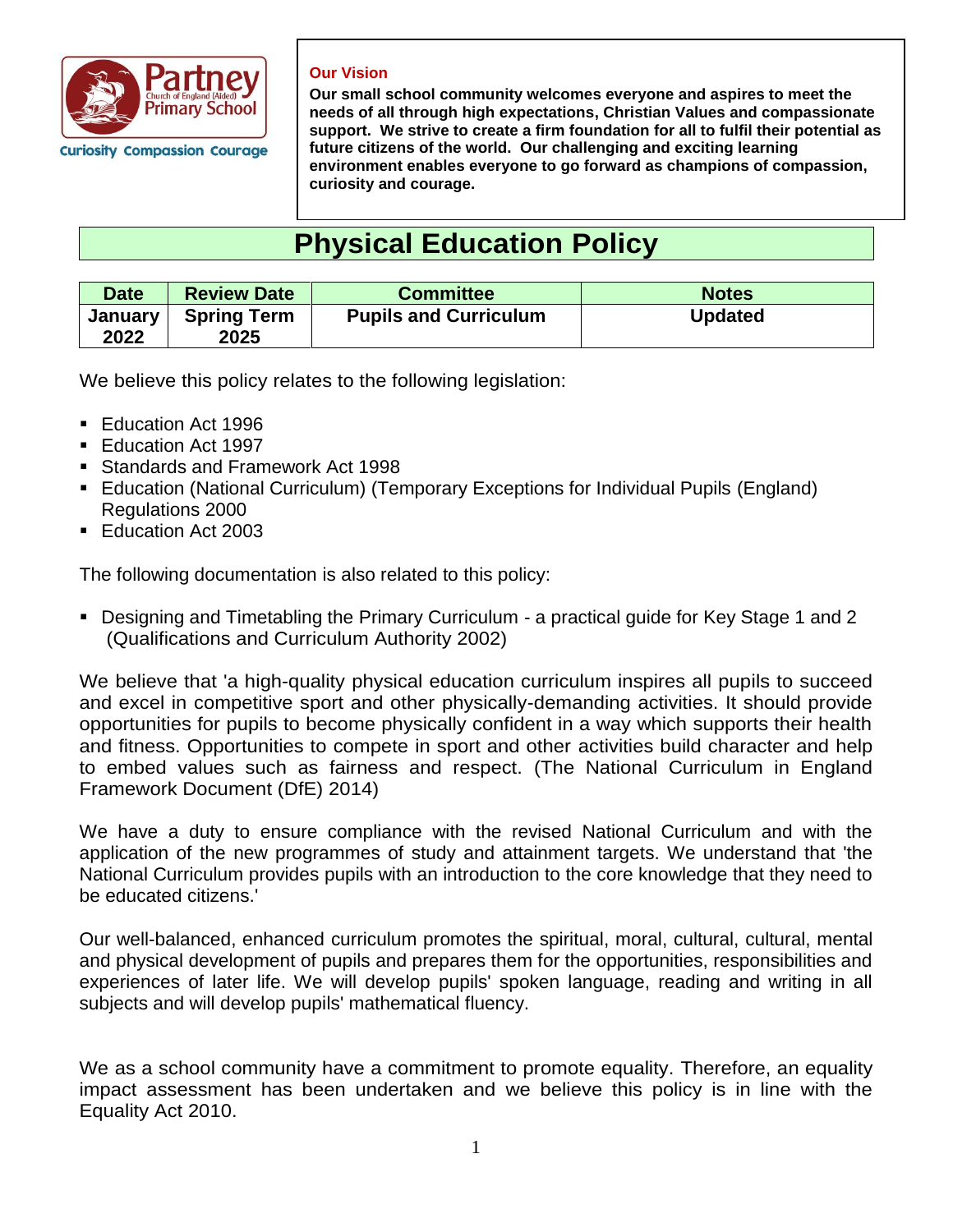

### **Our Vision**

**Our small school community welcomes everyone and aspires to meet the needs of all through high expectations, Christian Values and compassionate support. We strive to create a firm foundation for all to fulfil their potential as future citizens of the world. Our challenging and exciting learning environment enables everyone to go forward as champions of compassion, curiosity and courage.** 

We believe it is essential that this policy clearly identifies and outlines the roles and responsibilities of all those involved in the procedures and arrangements that is connected with this policy.

## **Aims**

- To ensure that all pupils develop competence to excel in a broad range of physical activities.
- To ensure that all pupils are physically active for sustained periods of time.
- To ensure that all pupils engage in competitive sports and activities.
- To ensure that all pupils lead healthy, active lives. (The National Curriculum in England Framework Document (DfE) 2014)
- To promote the teaching of numeracy and literacy within all subjects.
- To share good practice within the school.

# **Roles and Responsibility for the Policy**

## **Role of the Governing Body**

The Governing Body has:

- **delegated powers and responsibilities to the Headteacher to ensure all school personnel** and stakeholders are aware of and comply with this policy;
- **Exercise is responsibility for ensuring compliance with the legal requirements of the National** Curriculum;
- responsibility for ensuring that the school complies with all equalities legislation;
- responsibility for ensuring funding is in place to support this policy;
- responsibility for ensuring this policy and all linked policies are maintained and updated regularly;
- **EX** responsibility for ensuring all policies are made available to parents;
- responsibility for the effective implementation, monitoring and evaluation of this policy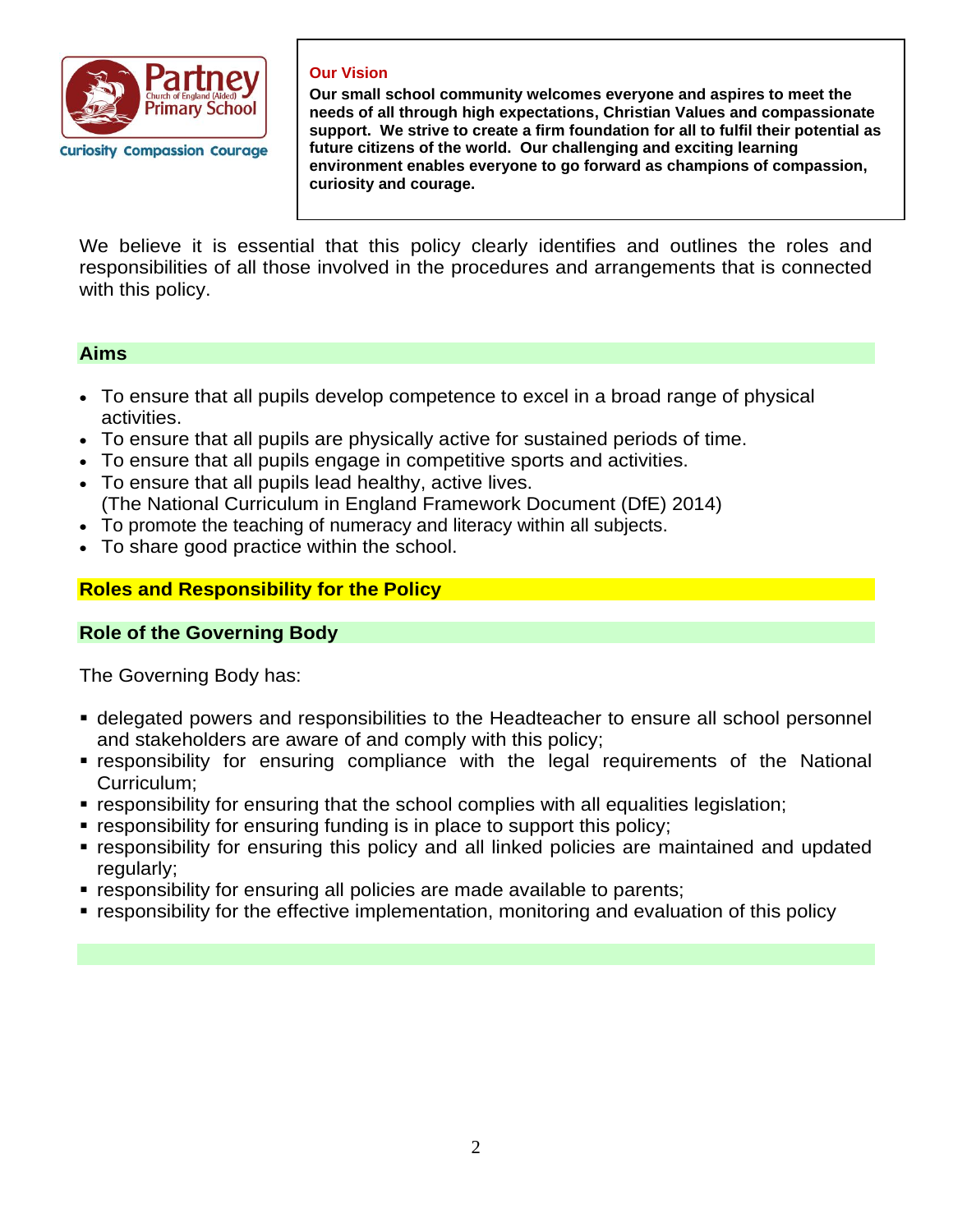

# **Role of the Headteacher**

The Headteacher will:

■ ensure all school personnel are aware of and comply with this policy;

**curiosity and courage.** 

■ work closely with the Pupils and Curriculum Committee;

**Our Vision** 

- **ensure compliance with the legal requirements of the National Curriculum;**
- ensure all equipment and PE facilities are up to standard;
- **•** provide leadership and vision in respect of equality;
- **•** provide guidance, support and training to all staff;
- **monitor the effectiveness of this policy by;** 
	- $\triangleright$  monitoring teaching and learning
		- $\triangleright$  discussions with pupils
- **report every four years to the Governing Body on the success and development of this** policy

## **Role of the Subject Leader/Head Teacher (in circumstances where there is no named Subject Leader)**

**Our small school community welcomes everyone and aspires to meet the needs of all through high expectations, Christian Values and compassionate support. We strive to create a firm foundation for all to fulfil their potential as** 

**environment enables everyone to go forward as champions of compassion,** 

**future citizens of the world. Our challenging and exciting learning** 

The Head Teacher/Subject Leader will:

- lead the development of this policy throughout the school;
- work closely with (the Headteacher), the Pupils and Curriculum Committee and SENDCO;
- be accountable for delegation for standards in this subject area e.g. to a coaching organisation through the Sport Premium.
- monitor standards by;
	- $\triangleright$  auditing the subject area
	- $\triangleright$  review of the scheme of work
	- ➢ monitoring teachers planning and assessment
	- ➢ lesson observations
	- $\triangleright$  discussions with pupils
- ensure continuity and progression throughout the school;
- **provide guidance and support to all staff;**
- **provide training for all staff on induction and when the need arises.**
- arrange appropriate and relevant CPD;
- keep up to date with new developments;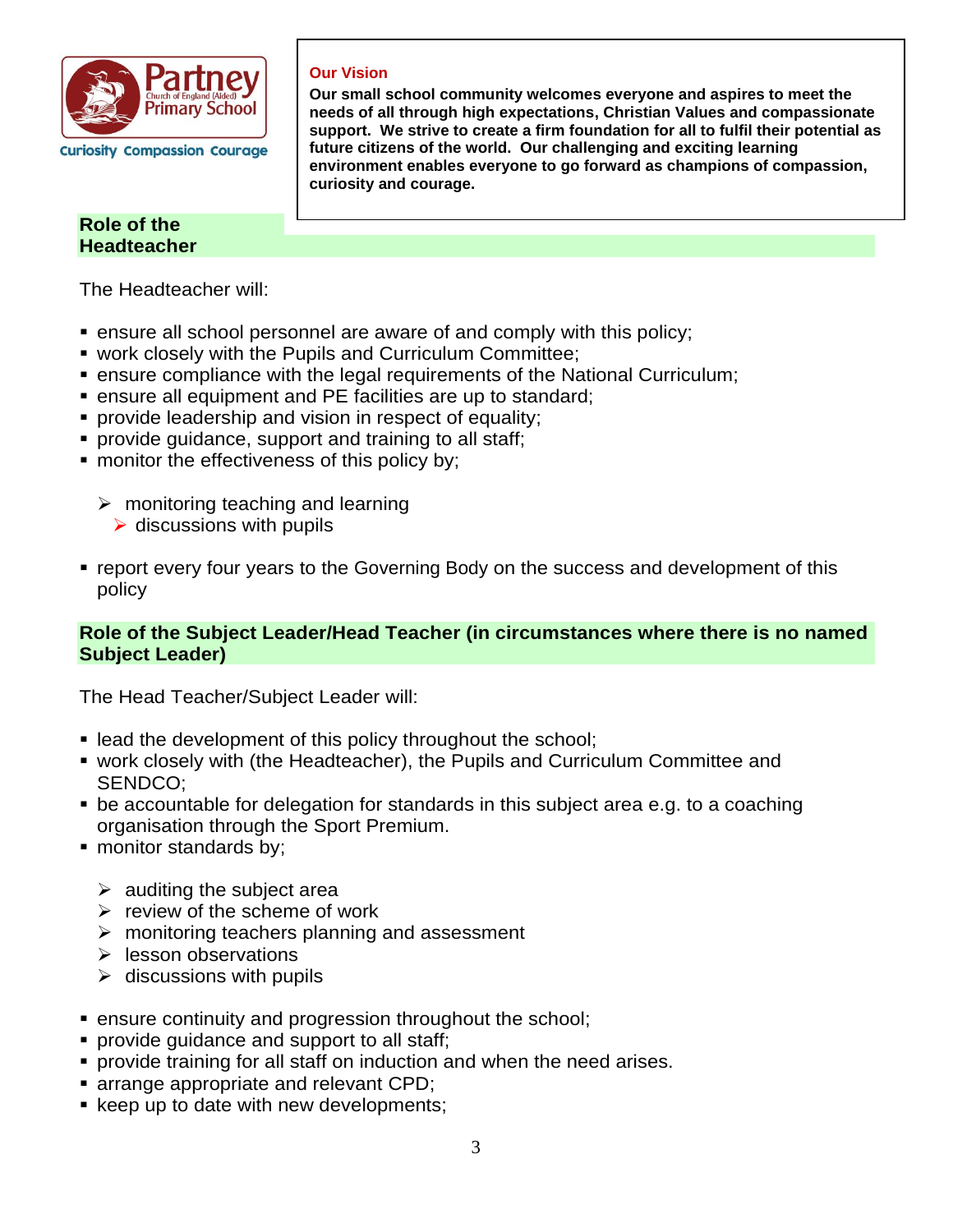

## **Our Vision**

**Our small school community welcomes everyone and aspires to meet the needs of all through high expectations, Christian Values and compassionate support. We strive to create a firm foundation for all to fulfil their potential as future citizens of the world. Our challenging and exciting learning environment enables everyone to go forward as champions of compassion, curiosity and courage.** 

- undertake an audit and stock take of resources;
- **•** purchase new resources when required and in preparation for the new academic year;
- undertake risk assessments when required;
- **Perical monitor:**
- report to the Governing Body on the success and development of this policy every 4 years.

# **Role of the Nominated Committee**

The Pupils and Curriculum Committee will:

- work closely with the Headteacher (and the subject leader)
- ensure this policy and other linked policies are up to date;
- ensure that everyone connected with the school is aware of this policy;
- report to the Governing Body on the success and development of this policy, when reviewed every four years.

# **Role of Teachers/Coach**

Teachers will:

- comply with all aspects of this policy;
- work closely with the Head Teacher/coach to develop this policy;
- **E** devise medium and short term planning in conjunction with Premier Education.
- Endeavour to plan and deliver good to outstanding lessons;
- plan differentiated lessons which are interactive, engaging, of a good pace and have a three part structure;
- have high expectations for all children and will provide work that will extend them;
- assess, record and report on the development, progress and attainment of pupils on a termly basis in conjunction with Premier Education.
- celebrate the success of pupils in lessons;
- **E** implement the school's equalities policy and schemes;
- report and deal with all incidents of discrimination relating to PE.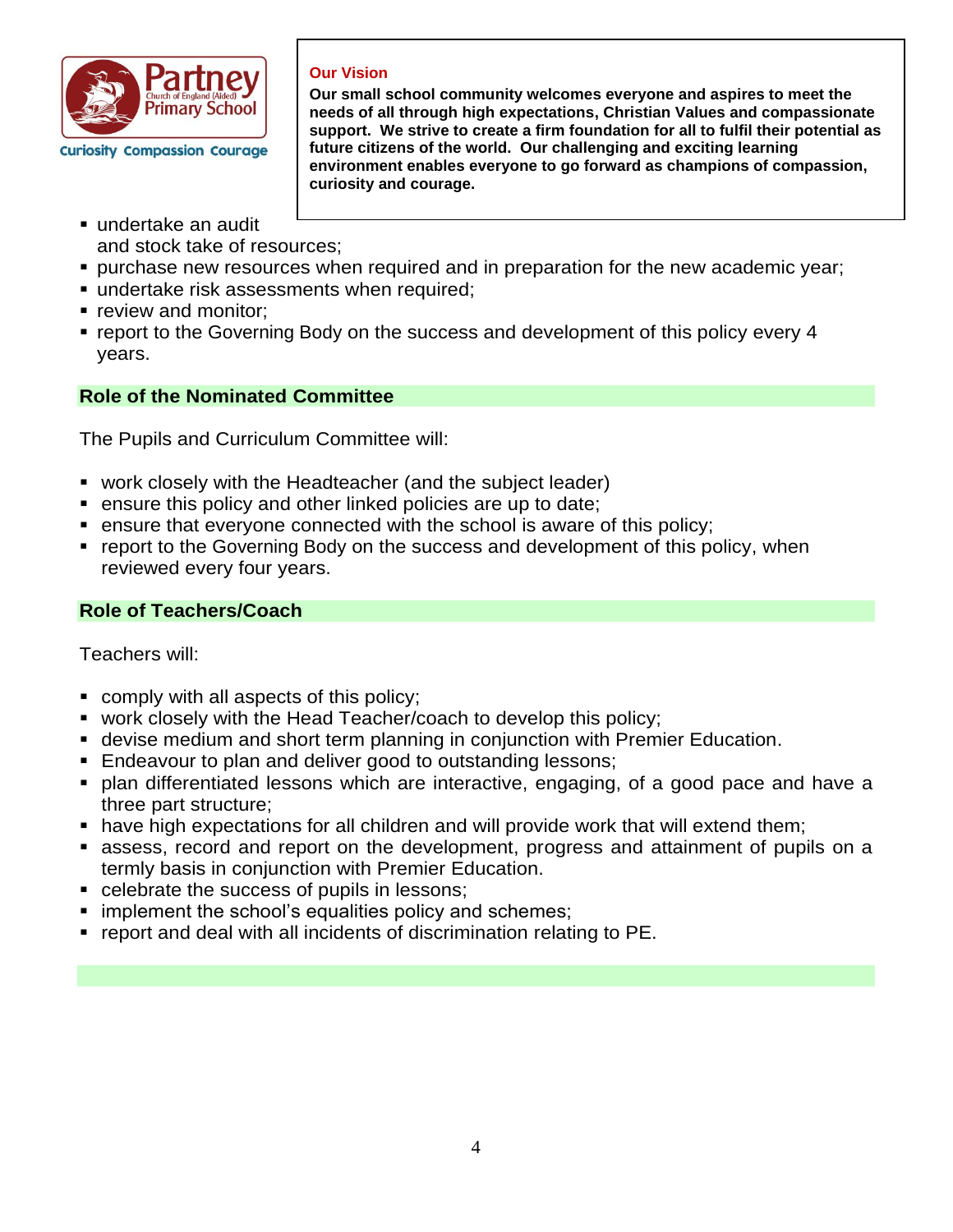

# **Role of Pupils**

Pupils will:

■ listen carefully to all instructions given by the teacher/coach

**Our Vision** 

**curiosity and courage.** 

- ask for further help if they do not understand;
- participate fully in all lessons;
- wear the correct PE kit during lessons
- participate in discussions concerning progress and attainment;
- treat others, their work and equipment with respect;
- support the school Behaviour Code and guidance necessary to ensure the smooth running of the school;

**Our small school community welcomes everyone and aspires to meet the needs of all through high expectations, Christian Values and compassionate support. We strive to create a firm foundation for all to fulfil their potential as** 

**environment enables everyone to go forward as champions of compassion,** 

**future citizens of the world. Our challenging and exciting learning** 

■ take part in questionnaires and surveys

# **Role of Parents/Carers**

Parents/carers will:

- be aware of and comply with this policy;
- ensure that their child has the correct PE kit on the correct day.
- **E** asked to provide suggestions and ideas for improving this subject through occasional questionnaires
- encourage effort and achievement;
- join the school in celebrating success of their child's learning;

# **Policy Procedure**

# **Teaching and Learning Style**

We use a variety of teaching and learning styles in order to develop children's knowledge, skills and understanding.

## **Curriculum Planning and Organisation**

Teachers collaborate on the planning of the subject to ensure parity in provision and to share expertise. Curriculum planning is managed in three phases namely:

# **Long Term Planning**

- details what is to be taught over the year
- **•** provides teaching guidelines and overall objectives for each year group for the whole year

# **Medium Term Planning**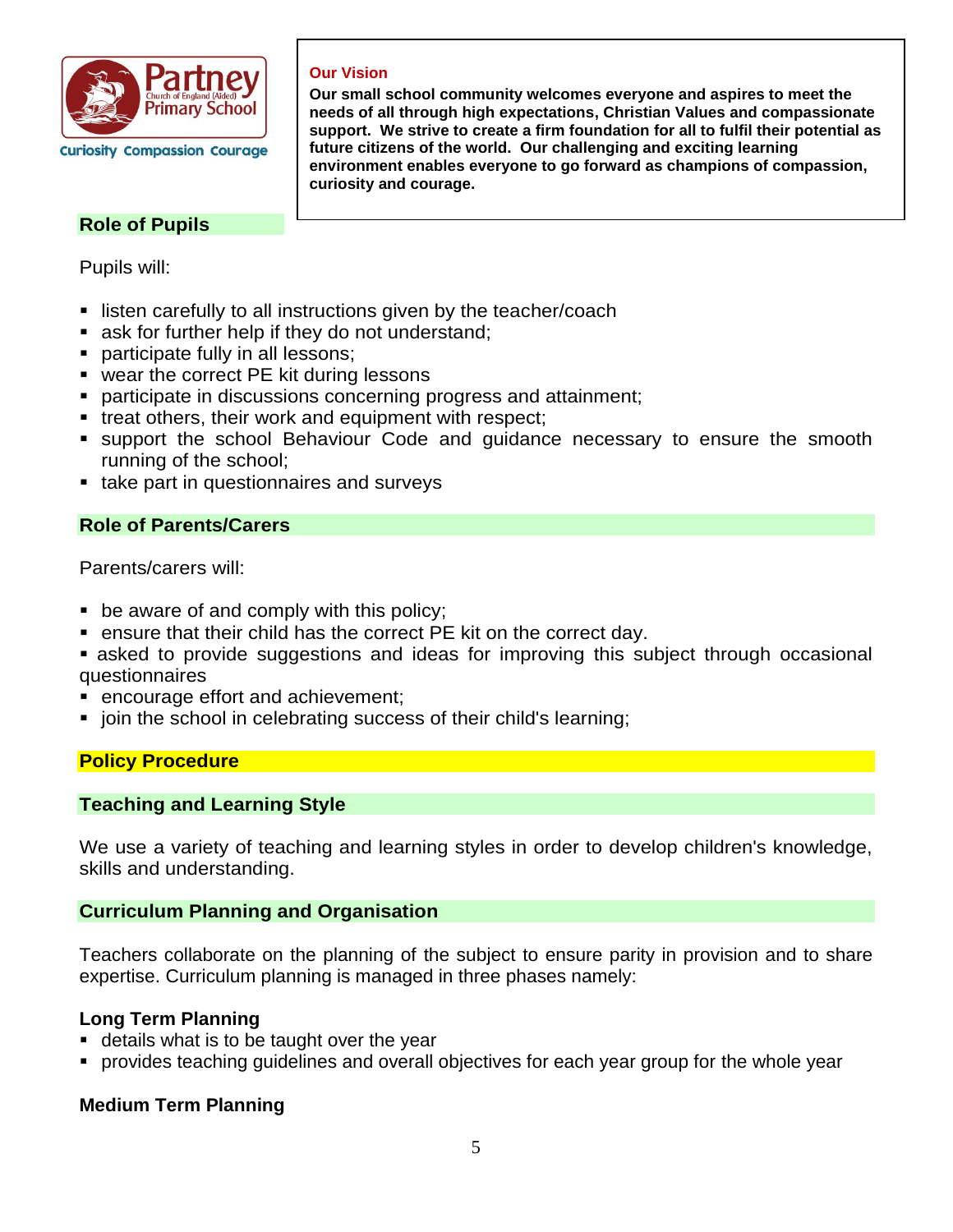

## **Our Vision**

**Our small school community welcomes everyone and aspires to meet the needs of all through high expectations, Christian Values and compassionate support. We strive to create a firm foundation for all to fulfil their potential as future citizens of the world. Our challenging and exciting learning environment enables everyone to go forward as champions of compassion, curiosity and courage.** 

- organises the subject into termly or half-termly sections
- is more detailed and the objectives are more specific in nature
- is developed by the teachers, who respond to the needs of their pupils
- ensures a balanced distribution of work is undertaken across each term

# **Short Term Planning**

- details the subject curriculum over the week
- **plans lessons in detail with specific class objectives**
- sets individual learning goals for each pupil

# **Digital Technology**

The use of digital technology will promote, enhance and support the teaching of this subject area, particularly with regard to assessment.

## **Inclusion**

We believe that we are an educationally inclusive school as we are concerned about the teaching and learning, achievements, attitudes and well-being of all our pupils. We aim to provide places for all pupils who express a preference to join this school.

We work hard to offer equality of opportunity and diversity to all groups of pupils within school such as children:

- from all genders
- who have Special Educational Needs and Disabilities.
- who are looked after:
- **•** from minority faiths, ethnicities, travellers, asylum seekers, refugees;
- who are gifted and talented;
- who are at risk of disengagement;
- who are young carers;
- who are sick:
- **who have behavioural, emotional and social needs;**
- **from families who are under stress**

We believe we have a duty to ensure that all children have equal rights to the opportunities offered by education and that all children will be encouraged to fulfil their potential in their academic, physical and creative achievements.

We want to give all children the right to access high quality educational experiences, to take part in a broad and balanced curriculum and to be part of the social life of the school.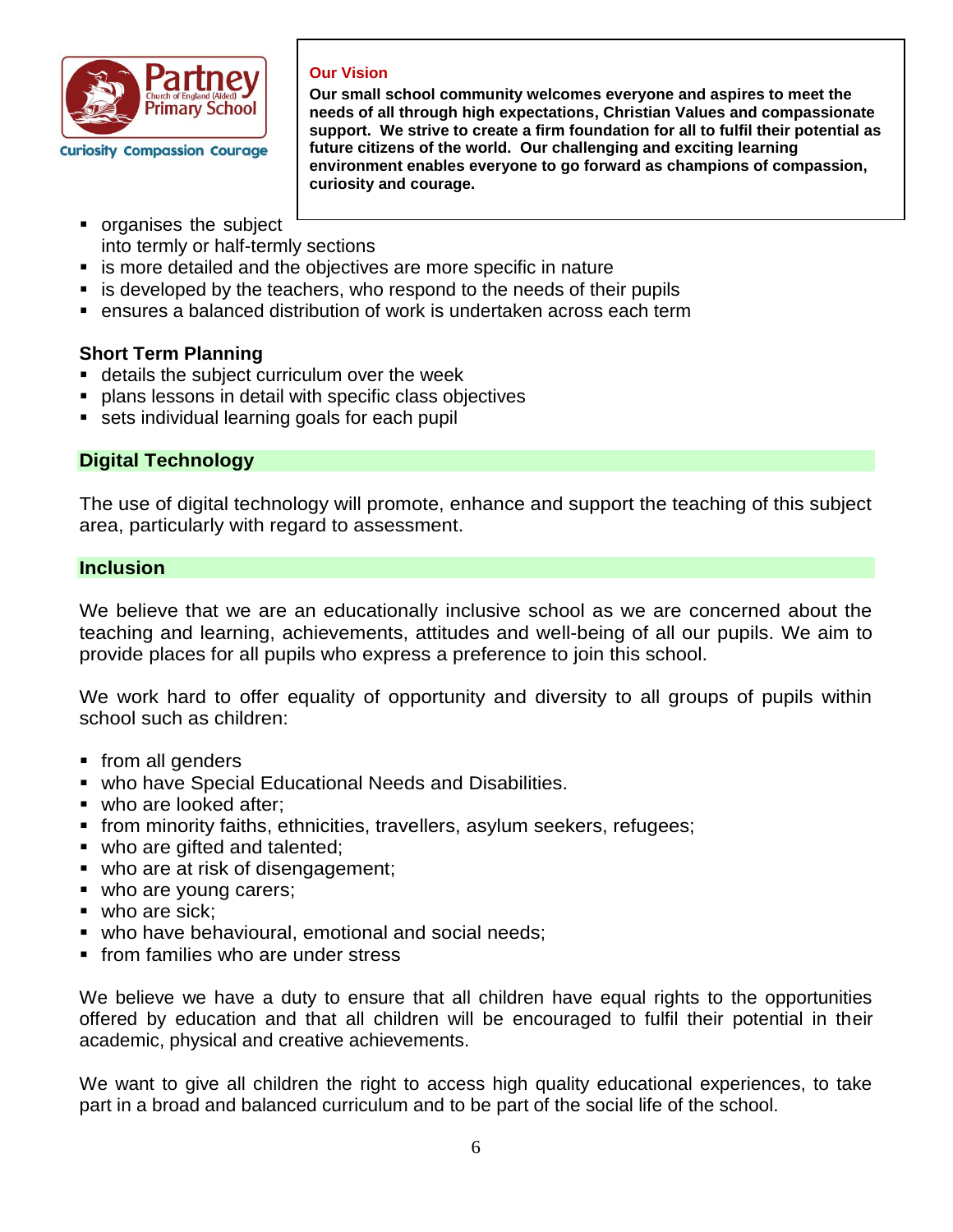

### **Our Vision**

**Our small school community welcomes everyone and aspires to meet the needs of all through high expectations, Christian Values and compassionate support. We strive to create a firm foundation for all to fulfil their potential as future citizens of the world. Our challenging and exciting learning environment enables everyone to go forward as champions of compassion, curiosity and courage.** 

We recognise that within the school we have more able children. We believe that:

• some children demonstrate a higher ability than average for the class and often require differentiated tasks and opportunities to learn through challenges to develop skills.

We have an even great obligation to plan and deliver well-structured lessons with appropriate assessment plus ambitious targets for pupils who have low levels of prior attainment or come from disadvantaged backgrounds.

Also, we have a duty to support pupils whose first language is not English by planning teaching opportunities to help them develop their English and to gain full access to the National Curriculum.

# **Differentiation**

Differentiation is best defined as 'the process by which differences between learners are accommodated so that all students in a group have the best possible chance of learning.' (Geoff Petty)

The main purpose of differentiation is to challenge and raise standards of learning by ensuring that curriculum objectives are accessible to all our children despite their backgrounds or abilities. We see differentiation as a form of integration and not exclusion.

Differentiation must reflect the learning objective and can be achieved in a variety of ways either by task, by support or by outcome and should be chosen by fitness for purpose.

We want all children to achieve success, therefore we will ensure they are given differentiated tasks that are matched to their level of attainment so that they can demonstrate successfully what they know, understand and can do.

The main feature of effective differentiation is good planning resulting in effective teaching and learning with children making good progress. Also, we expect to see in all classes interested well-motivated children responding to challenges, children working productively on task and being aware of their own progression.

# **Special Educational Needs and Disabilities**

Pupils with identified SEND have full access to all subjects of the National Curriculum with teachers planning lessons that present no barriers to achievement.

**Assessment for Learning**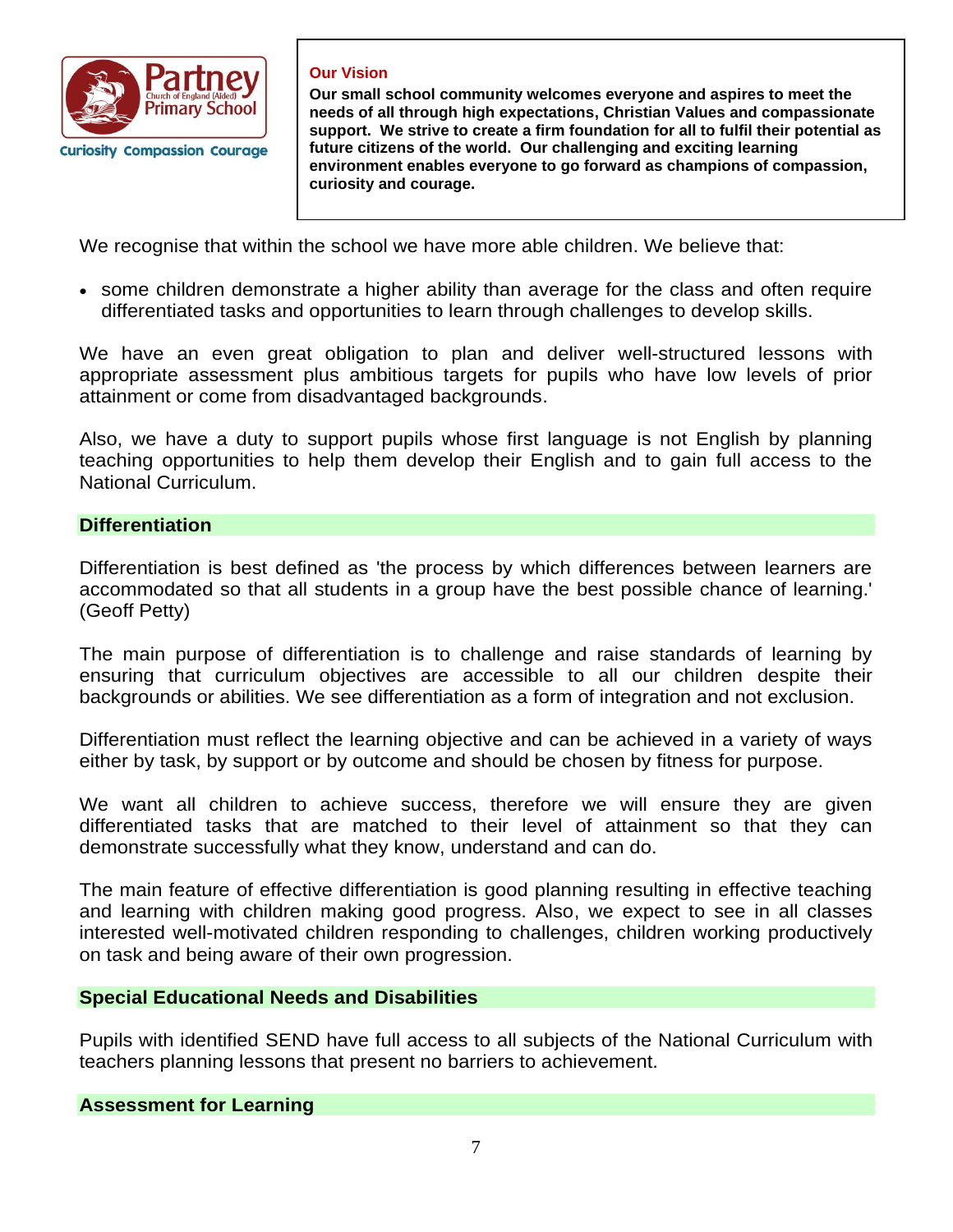

### **Our Vision**

**Our small school community welcomes everyone and aspires to meet the needs of all through high expectations, Christian Values and compassionate support. We strive to create a firm foundation for all to fulfil their potential as future citizens of the world. Our challenging and exciting learning environment enables everyone to go forward as champions of compassion, curiosity and courage.** 

Teachers will:

- carry out continuous assessment;
- use short-term assessments matched to the teaching objectives to adjust their planning;
- make comments during the PE session related to the teaching objective;
- carry out medium-term assessments to measure progress against key objectives to adjust planning;
- use long-term assessments to help them plan for the next academic year;
- inform parents and carers of their child's progress and targets

# **Monitoring & Review of PE**

Monitoring of standards of PE and the quality of teaching is the responsibility of the subject Leader supported by the Headteacher

Standards in PE will be monitored by:

- observations
- pupil discussions
- scrutiny of planning
- external observations

## **Contribution of the Subject to other Areas of the Curriculum**

PE contributes to many subjects within the primary curriculum such as ICT, PSHE, Science, Literacy, Numeracy and Spiritual, moral, social and cultural development.

## **Resources**

The school has a range of resources to support the teaching of this subject throughout all year groups. Resources are upgraded and replenished when the need arises. A stocktake and audit are undertaken by the subject lead/coach/Head Teacher on a regular basis.

## **Raising Awareness of this Policy**

We will raise awareness of and items relating to this policy via:

- the school website
- **EX communications with home such as weekly newsletters**
- reports such as annual report to parents and Headteacher reports to the Governing Body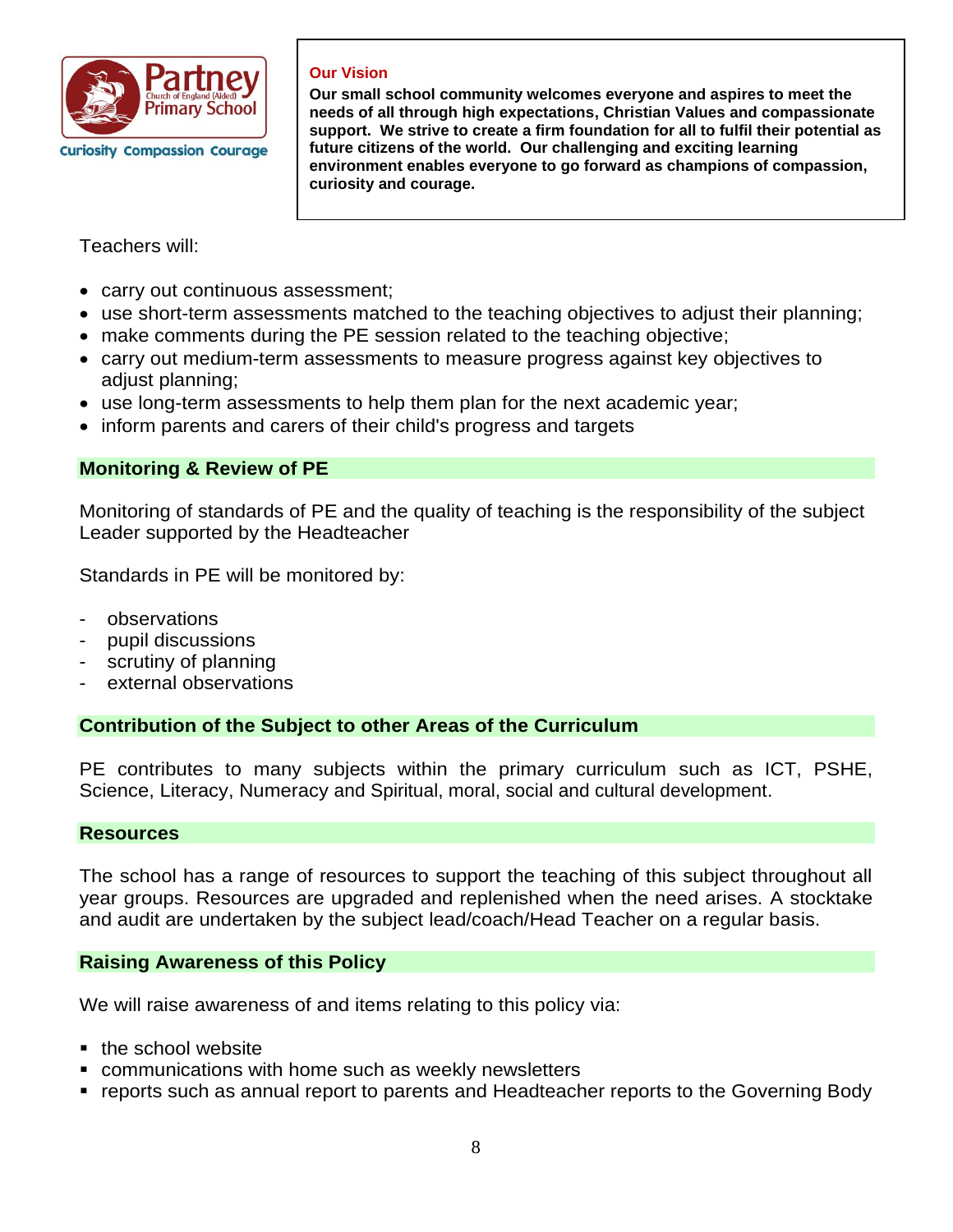

## **Our Vision**

**Our small school community welcomes everyone and aspires to meet the needs of all through high expectations, Christian Values and compassionate support. We strive to create a firm foundation for all to fulfil their potential as future citizens of the world. Our challenging and exciting learning environment enables everyone to go forward as champions of compassion, curiosity and courage.** 

# **Training**

All school personnel:

- have equal chances of training, career development and promotion
- **EX receive training which specifically covers:** 
	- ➢ National Curriculum programmes of study and attainment targets for all subjects
	- $\triangleright$  teaching and learning
	- $\triangleright$  planning
	- ➢ assessment
	- $\triangleright$  key skills
- receive periodic training so that they are kept up to date with new information

## **Equality Impact Assessment**

Under the Equality Act 2010 we have a duty not to discriminate against people on the basis of their age, disability, gender, gender identity, pregnancy or maternity, race, religion or belief and sexual orientation.

This policy has been equality impact assessed and we believe that it is in line with the Equality Act 2010 as it is fair, it does not prioritise or disadvantage any pupil and it helps to promote equality at this school. (See Initial Equality Impact Assessment)

## **Monitoring the Effectiveness of the Policy**

The practical application of this policy will be reviewed every four years or when the need arises by the Headteacher and the nominated governor committee.

A statement of the policy's effectiveness and the necessary recommendations for improvement will be presented to the Governing Body for further discussion and endorsement.

## **Linked Policies**

| Curriculum                                 | ■ Teaching and Learning |
|--------------------------------------------|-------------------------|
| School Uniform                             | Assessment              |
| Special Educational Needs and Disabilities | <u>. на т</u>           |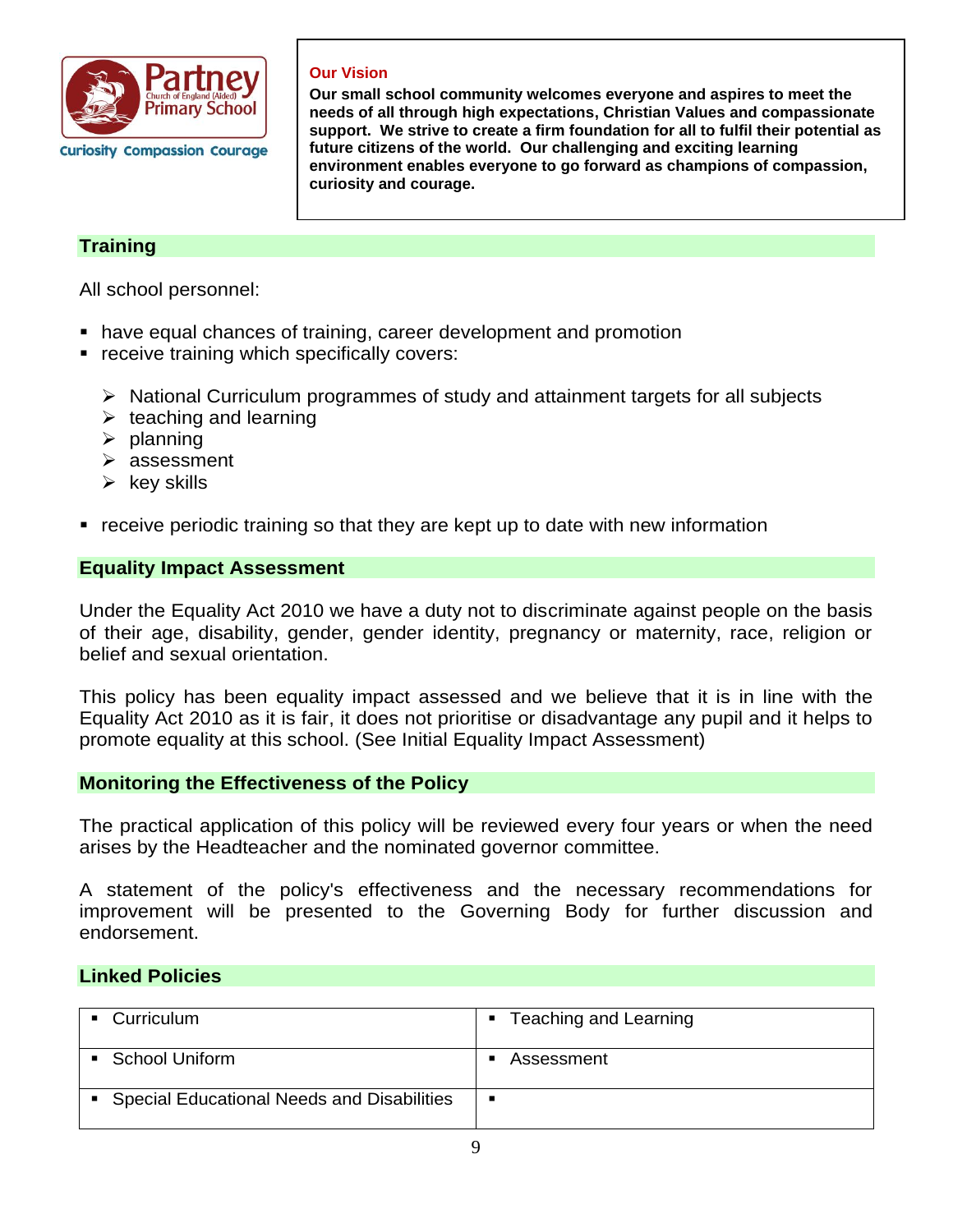

#### **Our Vision**

**Our small school community welcomes everyone and aspires to meet the needs of all through high expectations, Christian Values and compassionate support. We strive to create a firm foundation for all to fulfil their potential as future citizens of the world. Our challenging and exciting learning environment enables everyone to go forward as champions of compassion, curiosity and courage.** 

| <b>Headteacher:</b>             | Date: |  |
|---------------------------------|-------|--|
| <b>Chair of Governing Body:</b> | Date: |  |